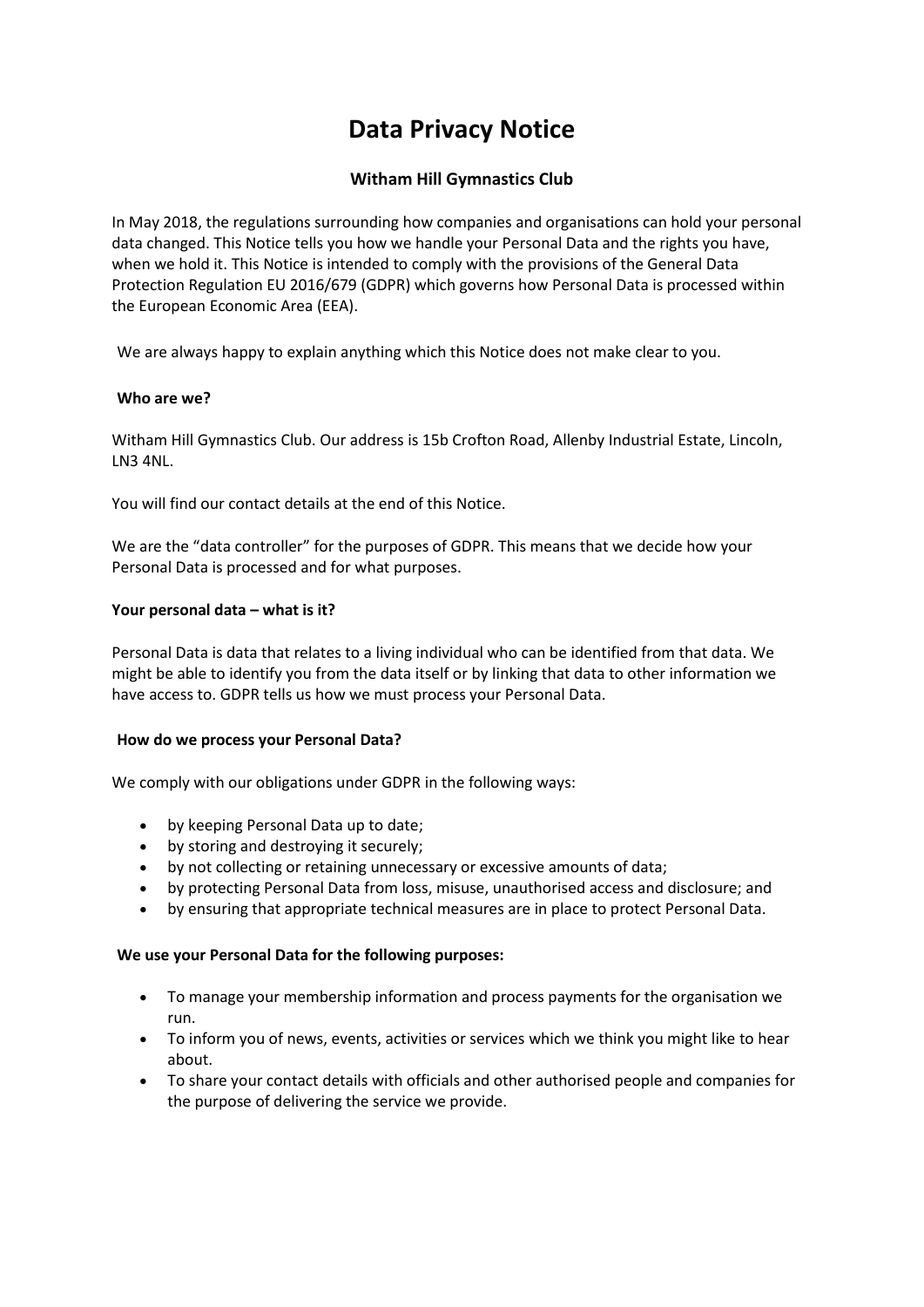## **What is the legal basis for processing your personal data?**

- You have given us consent to use your Personal Data for the purposes given in the consent statement you agreed to. You can see that statement on your online account].
- Where you have given us sensitive information (such as medical data), we will have asked for and you will have given us explicit consent to store and use that information. You always have the right to refuse to give us any information, particularly sensitive information.

## **Sharing your personal data**

Your Personal Data will be treated as strictly confidential and will be shared only with organisations whose services are required in order to provide the services we offer. We use other companies to help us process your Personal Data so that we can offer you the best possible service.

We will only share your Personal Data with other third parties with your consent. These third parties, in turn, may rely on data processors to provide services that help them help us.

Some third parties we use may operate outside the EEA. In these cases, we will make sure that we have robust contracts in place with those third parties and that adequate safeguards exist to protect and secure your Personal Data.

When you give your consent to our holding of your Personal data you agree to us sharing your Personal Data (including special categories of Personal Data – where we have your explicit consent) with third party processors and sub-processors located both inside and outside the EEA.

## **How long do we keep your Personal Data?**

We keep your Personal Data for as long as you are a member of our organisation. After you leave, we will keep your information for no longer than we reasonably need. Usually, this will be for a period of 6 months. This is in case of any legal/insurance claims or complaints or to recover or reconcile any outstanding financial amounts.

## **Your rights and your Personal Data.**

Unless we have an exemption under GDPR, you have the following rights with respect to your Personal Data: -

- The right to request a copy of the Personal Data which we hold about you, without any charge.
- The right to request that we correct any Personal Data found to be inaccurate or out of date.
- The right to request that your Personal Data is erased where it is no longer necessary for us to keep it.
- The right to withdraw your consent to the processing we carry out at any time.
- The right to request that we provide you with your Personal Data and, where possible, to send that data directly to another data controller.
- The right, where there is a dispute in relation to the accuracy or processing of your Personal Data, to ask us to restrict further processing.
- The right to object to the processing of Personal Data.
- The right to lodge a complaint with the Information Commissioners Office and to seek legal recourse.